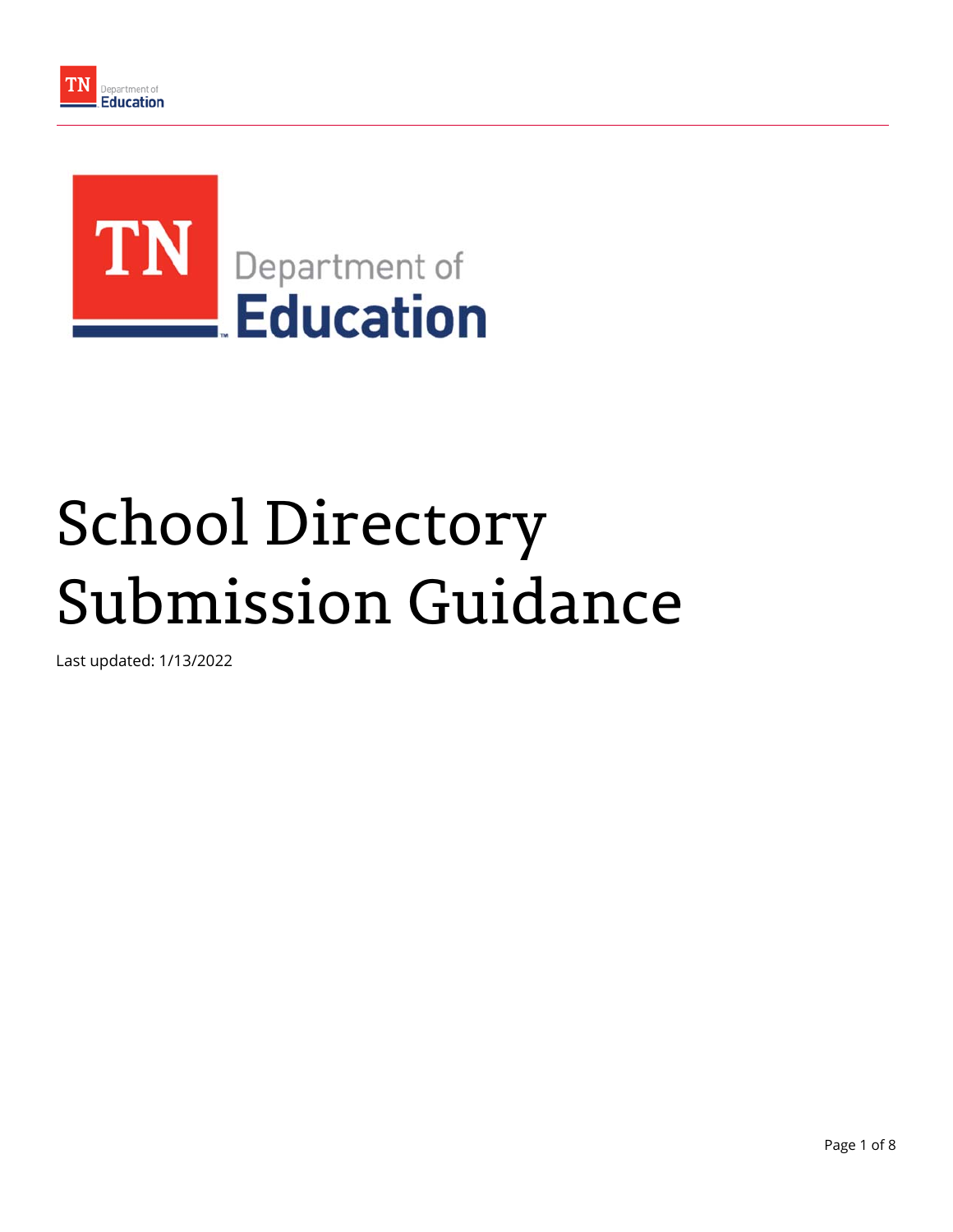

# **Table of Contents**

| 3.2.1 District and School Contact Changes (Department Authorization Not Required) 5 |  |
|-------------------------------------------------------------------------------------|--|
|                                                                                     |  |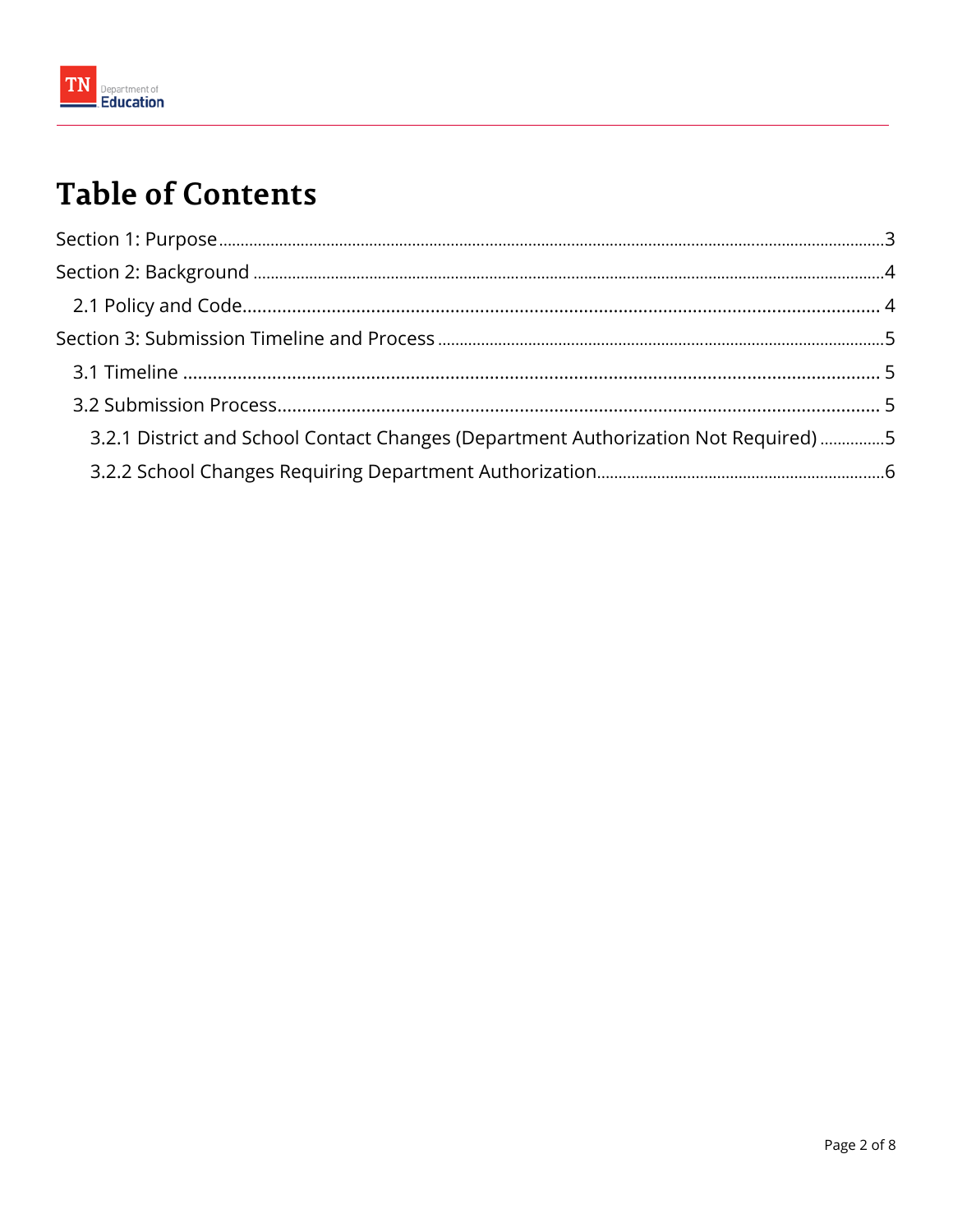<span id="page-2-0"></span>

# **Section 1: Purpose**

The document guides districts through the School Directory change submission process. Specific instructions and descriptions explain the laws and business rules that undergird the School Directory.

For questions or support, please email **School.Directory@tn.gov.**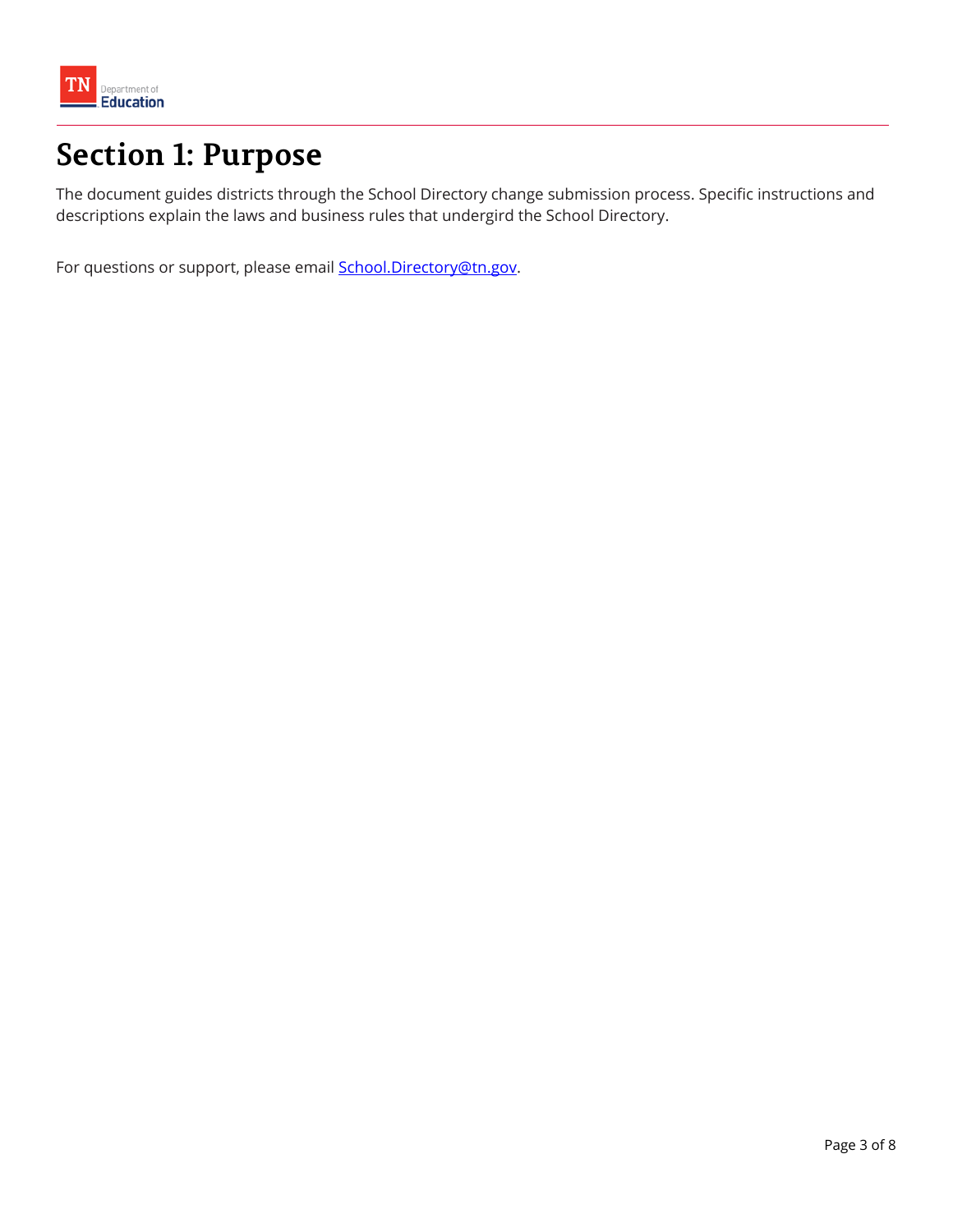# <span id="page-3-0"></span>**Section 2: Background**

The School Directory (SDE) is a data repository for district and school contact information. The data stored in the directory is the basis for much of the foundational information pulled into many of the Tennessee Department of Education applications, including EIS, Accountability, ePlan, TNReady Visibility Tool, Cohort, and Attendance Funding. The School Directory information is accessed at both a public and internal level. The editing of the district and school information stored in this data system can impact funding, accountability, designations, etc.; therefore, ensuring accuracy is vital for those responsible for the changes.

# **2.1 Policy and Code**

The School Directory is governed by laws, policy, and procedures<sup>1</sup>. These include, but are not limited to, definitions and requirements around public schools, non-public schools, public charter schools and their managing organizations, school grades and the correspondence to school names (e.g., the use of elementary, middle, and high within a name and the association to the grades offered by the school), and school types, such as adult, alternative, CTE, etc.

Additional procedures<sup>2</sup> governing the SDE may include the preservation of historical data (e.g., grade configurations and school names).

<sup>&</sup>lt;sup>1</sup> For more information regarding school authorization or guardrails around public education, please access Tennessee State Board of Education Rule Chapter 0520 and [Tenn. Ann. Code,](https://advance.lexis.com/container/?pdmfid=1000516&crid=aa9ef574-f502-489b-a433-a706a562af67&func=LN.Advance.ContentView.getFullToc&nodeid=ABX&typeofentry=Breadcrumb&config=014CJAA5ZGVhZjA3NS02MmMzLTRlZWQtOGJjNC00YzQ1MmZlNzc2YWYKAFBvZENhdGFsb2e9zYpNUjTRaIWVfyrur9ud&action=publictoc&pddocfullpath=%2Fshared%2Fdocument%2Fstatutes-legislation%2Furn%3AcontentItem%3A5618-6H50-R03M-C17H-00008-00&pdtocfullpath=%2Fshared%2Ftableofcontents%2Furn%3AcontentItem%3A8001-XKW0-Y907-33PJ-00008-00&ecomp=vs6fkkk&prid=1f76d708-6958-49e2-bf74-ce09e328ed40) specifically Title 49.

<sup>2</sup> Ed*Facts* [procedures guard grade span configuration. Additional information regarding Ed](https://www2.ed.gov/about/inits/ed/edfacts/index.html)*Facts* can be located on the U.S, Department of Education website.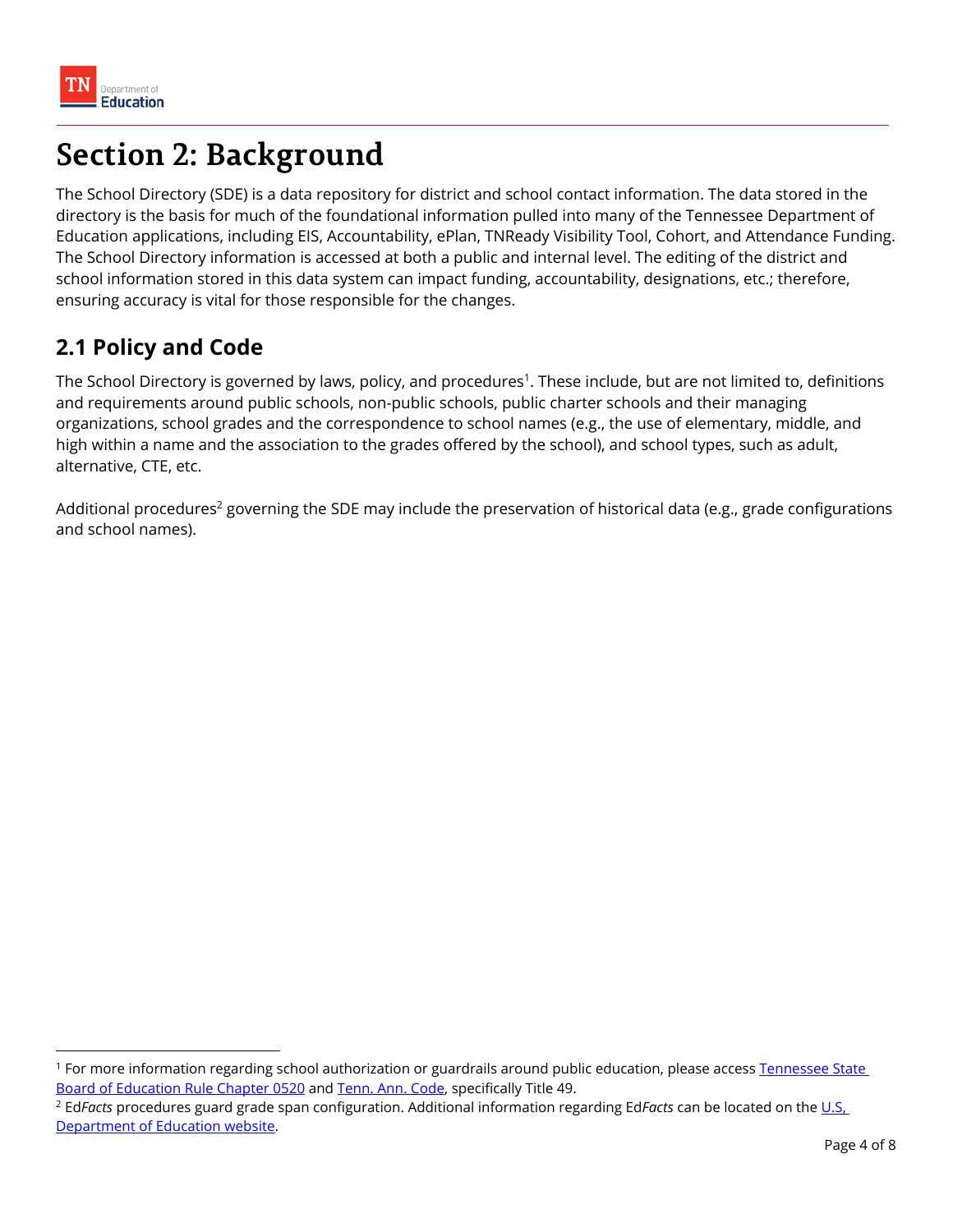<span id="page-4-0"></span>

# **Section 3: Submission Timeline and Process**

# **3.1 Timeline**

The timeline below outlines the milestone dates regarding changes to the School Directory. Requested changes submitted after the deadline may not have these changes reflected correctly for the upcoming school year.



## **3.2 Submission Process**

All submissions should come from either the district [SDE contact](https://k-12.education.tn.gov/sde/Contacts/ListDistrictContacts.asp)<sup>3</sup> or Director of Schools. Please note that the person completing the submission is responsible for the accuracy of the information provided. The district and directory contact are responsible for understanding what changes are permissible and how these changes may have downstream impacts (e.g., funding, accountability, etc.).

Submissions will be processed in the order in which they are received. Please note this for requests that are submitted close to the deadlines. Additionally, some submissions to the School Directory require supplemental documentation and authorization in order to be completed; please reference section [3.2.1](#page-5-0) for more details.

## **3.2.1 District and School Contact Changes (Department Authorization Not Required)**

Requests to update district or school contact information require the completion of the **School Directory Change** Request form. District and School contact changes may be submitted year round. These changes include:

District/school leader name

<sup>&</sup>lt;sup>3</sup> School Directory contact updates should be emailed to School.Directory@tn.gov from the district SDE contact or Director of Schools. Additionally, the [contact list](https://k-12.education.tn.gov/sde/Contacts/ListDistrictContacts.asp) found on the School Directory site will be updated semi-annually (January and July) to reflect district changes in personnel.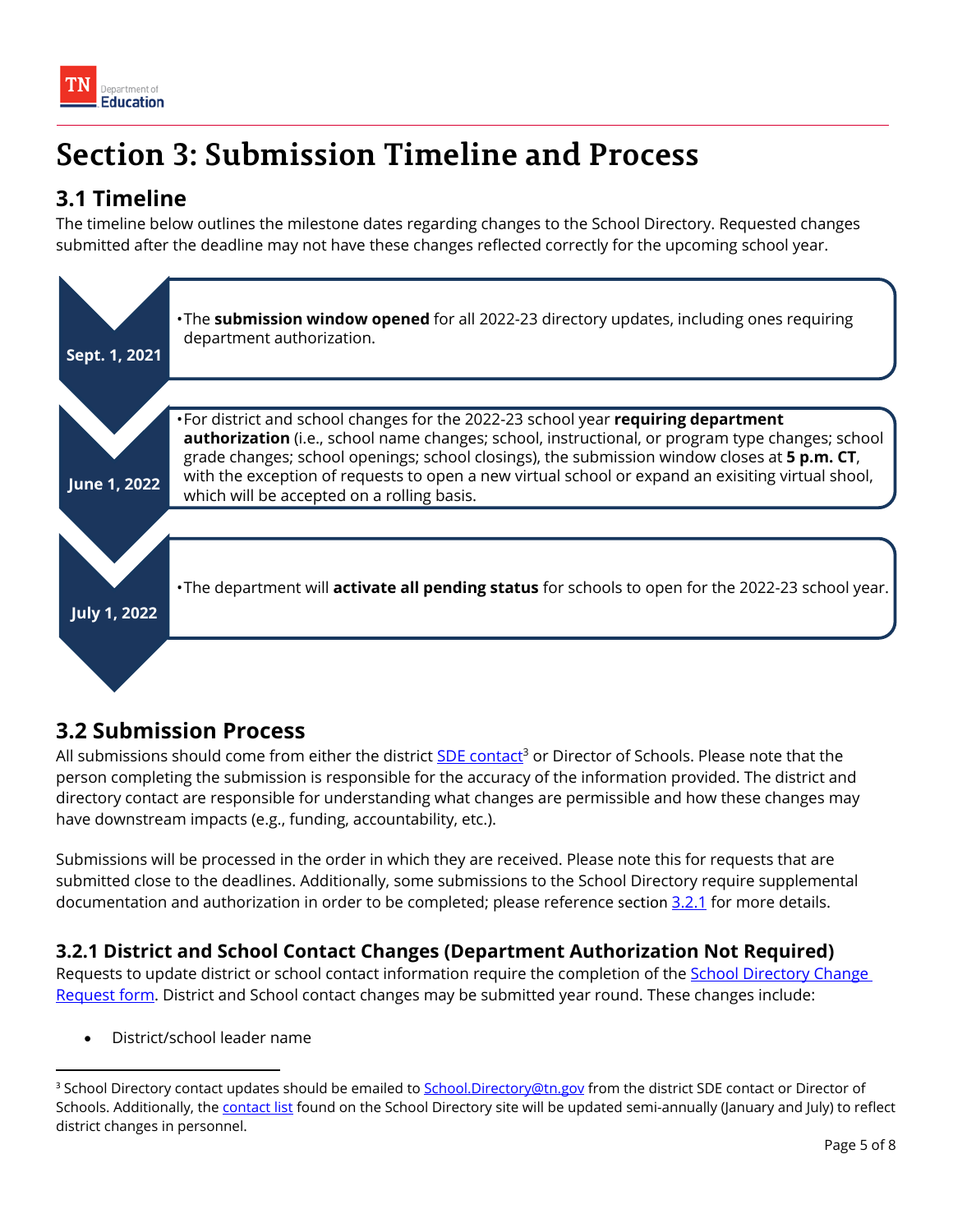<span id="page-5-0"></span>

- Email address (this is **required** if the Director of Schools or Administrator name is changed)
- Website
- Physical/mailing addresses
- Phone numbers

 resubmit their change request. Districts who submit incomplete requests will be contacted by **School.Directory@tn.gov.** If a district does not respond after three attempts to contact them, the School Directory team will close the request, and districts must

#### *3.2.1.1 Mass Submission Option for School Contact Information*

Districts with **more than 10** school changes to submit at one time will need to use this [worksheet template](https://drive.google.com/open?id=17naAklxtUy3Trj4xSwVfPQjuK4edAB5d) and email it to School.Directory@tn.gov **AFTER** completing the [School Directory Change Request form](https://stateoftennessee.formstack.com/forms/school_directory_change_request) indicating a worksheet will be submitted separately.

## **3.2.2 School Changes Requiring Department Authorization**

The subsequent sections outline changes requiring department authorization. To submit a change requiring authorization, please complete both the **Program and School Authorization Form** along with the **School Directory** [Change Request form](https://stateoftennessee.formstack.com/forms/school_directory_change_request) by **June, 1, 2022**. Districts who submit incomplete requests will be contacted by School.Directory@tn.gov. If a district does not respond after three attempts to contact them, the School Directory team will close the request, and districts must resubmit their change request.

#### *3.2.2.1 School Name Changes*

openings and closing, please see sections 3.2.2.4 and 3.2.2.5. School name changes complicate the collection of historical data (e.g., searching for an old school name may return inaccurate data). As such, all school name changes must be approved by the department. To request a school name change, please complete both the [Program and School Authorization Form](https://tn.gov/education/lea-operations/school-directory/program-and-school-authorization-form) along with the [School Directory Change](https://stateoftennessee.formstack.com/forms/school_directory_change_request)  [Request form b](https://stateoftennessee.formstack.com/forms/school_directory_change_request)y **June, 1, 2022**. It is important to note the merging or consolidating two schools often requires the closure of one (or more) school(s) and the creation of a new school. For more information on submitting school

Additionally, schools that are identified with a state or federal designation, such as Priority, will continue to maintain that status/designation under their new name.

### *3.2.2.2 School, Instructional, or Program Type Changes*

To request a school, instructional, or program type change, please complete both the Program and School [Authorization Form](https://tn.gov/education/lea-operations/school-directory/program-and-school-authorization-form) along with the [School Directory Change Request form](https://stateoftennessee.formstack.com/forms/school_directory_change_request) by **June, 1, 2022**. School classifications include the identification of either public or private schools. Changing school, instructional, or program types may have implications for funding, accountability, and other purposes. It is critical to understand each school type before requesting such a change.<sup>4</sup> If you have questions regarding possible implications, please email School.Directory@tn.gov for more information and guidance.

Please also note that adult and alternative schools do not generate accountability results. Instead, students' testing records, attendance, and graduation status are returned to their sending schools.<sup>5</sup> Additionally, requesting a school

<sup>11, 13,</sup> and 16. 4 For additional information regarding policy of school types, please reference [Tennessee Code](https://advance.lexis.com/container/?pdmfid=1000516&crid=aa9ef574-f502-489b-a433-a706a562af67&func=LN.Advance.ContentView.getFullToc&nodeid=ABX&typeofentry=Breadcrumb&config=014CJAA5ZGVhZjA3NS02MmMzLTRlZWQtOGJjNC00YzQ1MmZlNzc2YWYKAFBvZENhdGFsb2e9zYpNUjTRaIWVfyrur9ud&action=publictoc&pddocfullpath=%2Fshared%2Fdocument%2Fstatutes-legislation%2Furn%3AcontentItem%3A5618-6H50-R03M-C17H-00008-00&pdtocfullpath=%2Fshared%2Ftableofcontents%2Furn%3AcontentItem%3A8001-XKW0-Y907-33PJ-00008-00&ecomp=vs6fkkk&prid=1f76d708-6958-49e2-bf74-ce09e328ed40), specifically Title 49, Chapters 6,

<sup>&</sup>lt;sup>5</sup> For more information regarding Accountability calculations and business rules, please reference the [Accountability Protocol.](https://www.tn.gov/content/dam/tn/education/accountability/201920AccountabilityProtocol_Final508.pdf)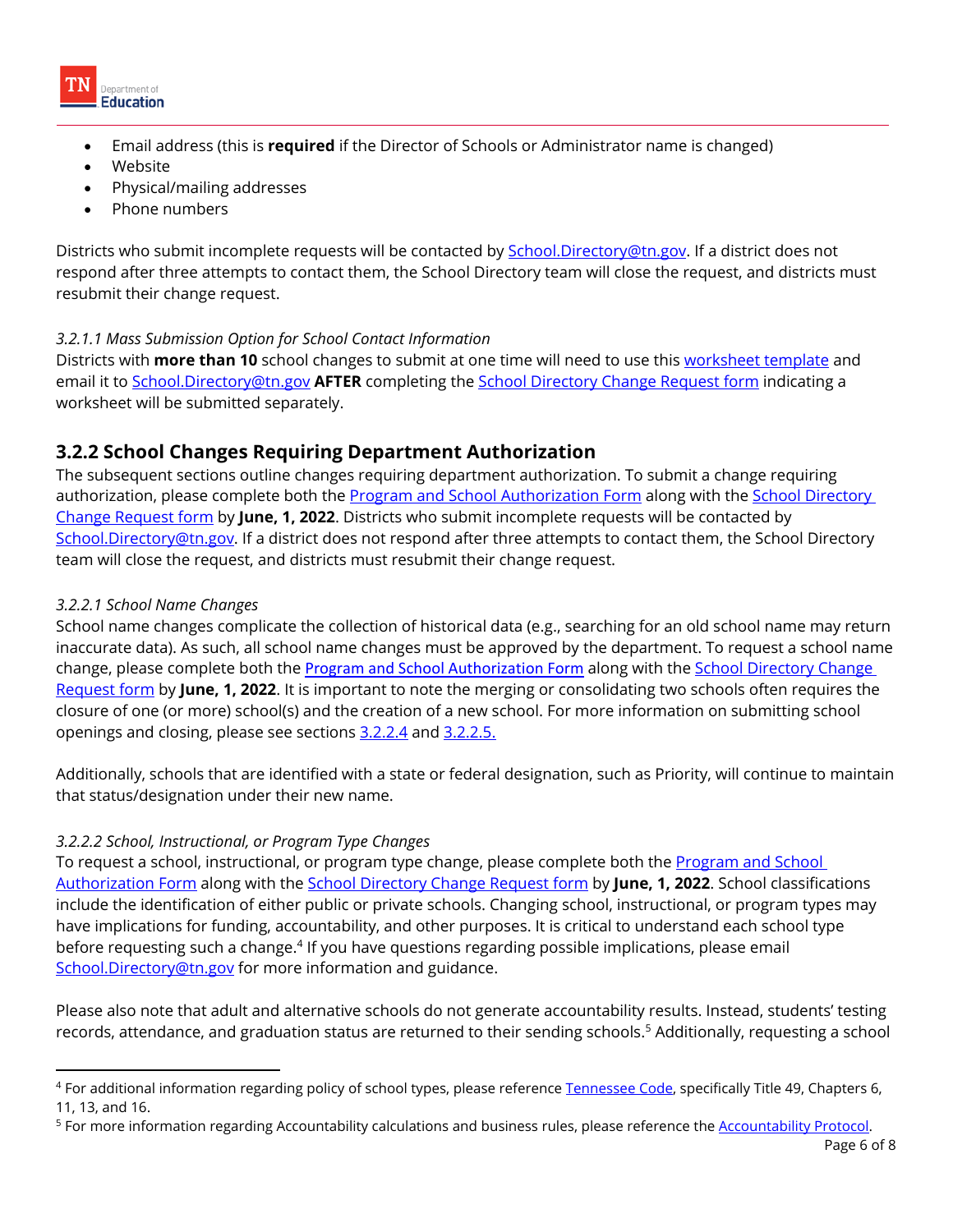<span id="page-6-0"></span>instructional type change from either an Adult or Alternative to other instructional type may result in accountability results, and in turn, the opportunity to receive a federal list designation.

## *3.2.2.3 School Grade Changes*

To request a school grade change, please complete both the [Program and School Authorization Form](https://tn.gov/education/lea-operations/school-directory/program-and-school-authorization-form) along with the [School Directory Change Request form](https://stateoftennessee.formstack.com/forms/school_directory_change_request) by **June, 1, 2022**, with the exception of requests to expand an existing virtual school, which will be accepted on a rolling basis. School grade configuration changes are restricted by Ed*[Facts](https://www2.ed.gov/about/inits/ed/edfacts/index.html)* in order to preserve historical records. Schools may only change the grades they serve **by three grades or fewer** in a given year. Changing grade spans in a school by **more than three grades** requires the district to submit a school closure request and a school opening request. For example, a school serves grades K-2, and they request to add grades 3, 4, 5, 6, 7, and 8. Since more than three grades are included (six in this case), the department would be required to close the school in the School Directory and open a new school in the School Directory, thereby being issued a new school number. Conversely, if a school serves grades K-12 and requests to serve grades K-8, then the district would be required to submit a school closure and new school request. For more information about opening and closing schools, please reference sections 3.2.2.4 and [3.2.2.5](#page-7-0).

### *3.2.2.4 School Openings*

Districts wishing to open a new school(s) for the 2022-23 school year must submit the request **by 5 p.m. CT on June 1, 2022,** with the exception of requests to open a new virtual school, which will be accepted on a rolling basis. Districts requesting school authorization must submit the [Program and School Authorization Form,](https://tn.gov/education/lea-operations/school-directory/program-and-school-authorization-form) the School [Directory Change Request form,](https://stateoftennessee.formstack.com/forms/school_directory_change_request) as well as evidence of approval from the local board of education. Appropriate evidence would include either a school board resolution that contains the approval **or** a copy of a Program and School Authorization Form [with the Director of School's signature. After a request has been submitted for schoo](https://tn.gov/education/lea-operations/school-directory/program-and-school-authorization-form)l authorization, the department will send the request to the program area<sup>6</sup> for authorization. Districts seeking authorization will be contacted<sup>7</sup> by the department with the result (i.e., authorized, denial, or seeking further information), including the newly issued<sup>8</sup> school number if authorized.

All schools, upon authorization, will be added to the School Directory with the information provided. All new schools will be added as "Pending" status, until July 1. On July 1, all pending schools will be updated to "Active" status<sup>9</sup>.

Populations, Safe and Supportive Schools, Federal Programs and Oversight, Choice/Charter, Virtual Schools, etc. 6 Program areas reviewing applications may include the following divisions: College, Career and Technical Education, Special

<sup>&</sup>lt;sup>7</sup> The Tennessee Department of Education will use the district's School Directory Contact as the point of contact for the district. It is that contact's responsibility to understand all submissions and the implications of those submissions. The department is happy to discuss requested changes before submission to outline potential implications.

<sup>2023-24).</sup> <sup>9</sup> This will not apply to schools that are submitted to the directory for future years (e.g., schools that are scheduled to open in 2023-24).<br>Page 7 of 8